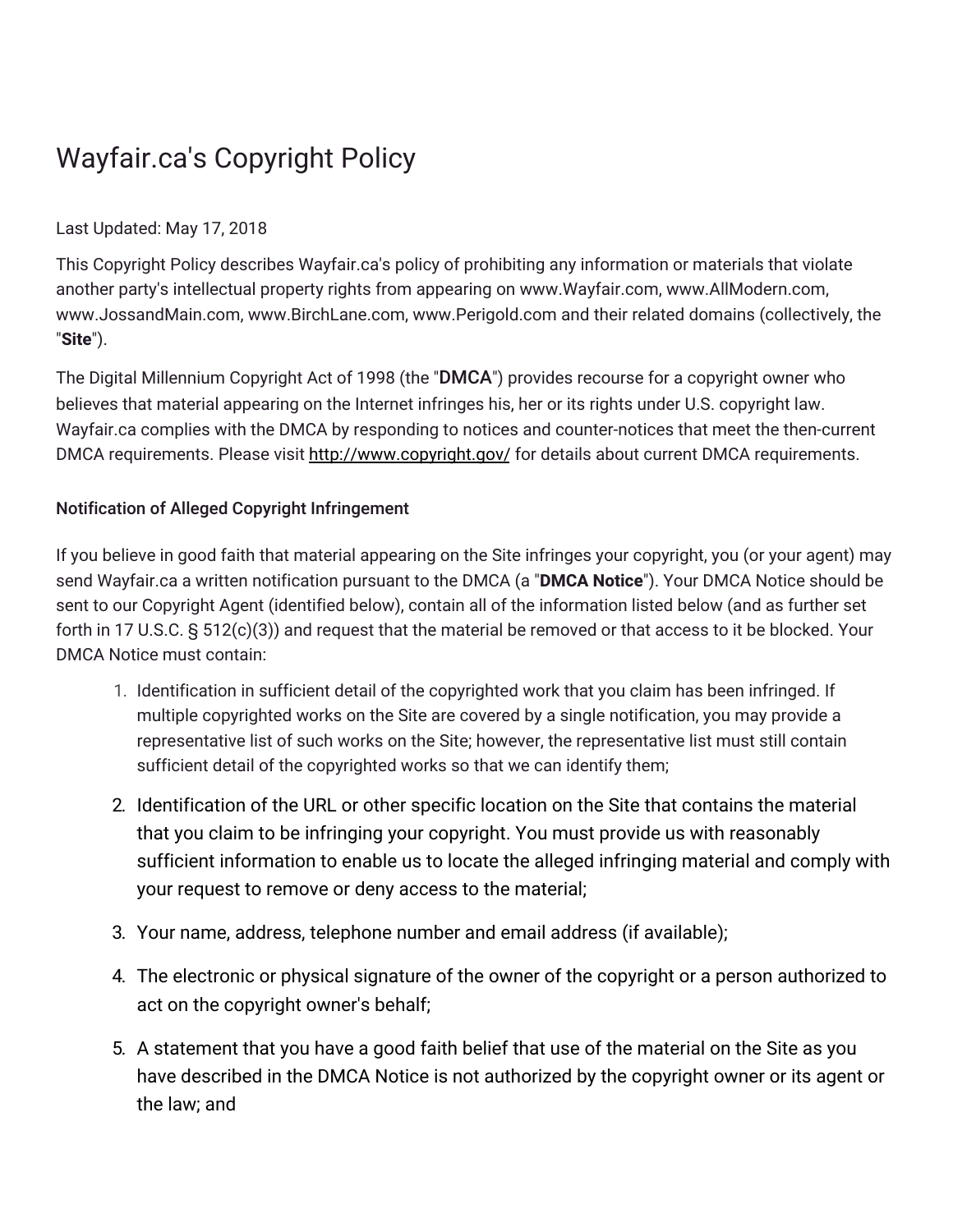6. A statement that you swear under penalty of perjury that the information contained in your notification is accurate and that you are the copyright owner or that you are authorized to act on behalf of the owner of an exclusive right that is allegedly infringed.

You must submit any notification of an alleged copyright infringement to Wayfair.ca's Copyright Agent by mail or email as set forth below:

Wayfair.ca Copyright Agent Attn: Legal 4 Copley Place, Floor 7 Boston, MA 02116 Email: [legal@wayfair.com](mailto:legal@wayfair.com) (please reference "Wayfair.ca DMCA Notice")

If you fail to comply with all of the above requirements, your DMCA Notice will not be valid. Please note that you may be liable for damages, including court costs and attorneys' fees, if you materially misrepresent that materials on the Site are infringing a copyright.

## Counter Notification

If you believe in good faith that your own copyrighted material has been removed from the Site as a result of mistake or misidentification, you may submit a written counter notification letter to Wayfair.ca's Copyright Agent pursuant to Sections 512(g)(2) and (3) of the DMCA. To be an effective counter notification under the DMCA, your written correspondence must include substantially the following:

- 1. Identification of the material that has been removed or disabled and the location at which the material appeared before it was removed or disabled;
- 2. A statement that you consent to the jurisdiction of the Federal District Court in which your address is located or in Boston, Massachusetts if your address is outside the United States;
- 3. A statement that you will accept service of process from the party that filed the notification of alleged copyright infringement or the party's agent;
- 4. Your name, address and telephone number;
- 5. A statement that you swear under penalty of perjury that you have a good faith belief that the material in question was removed or disabled as a result of mistake or misidentification of the material to be removed or disabled, or that the material identified by the complaining party has been removed or disabled at the URL or web location and will no longer be shown or accessible; and
- 6. Your physical or electronic signature.

You may submit your counter notification to Wayfair.ca's Copyright Agent by mail or email as set forth below: